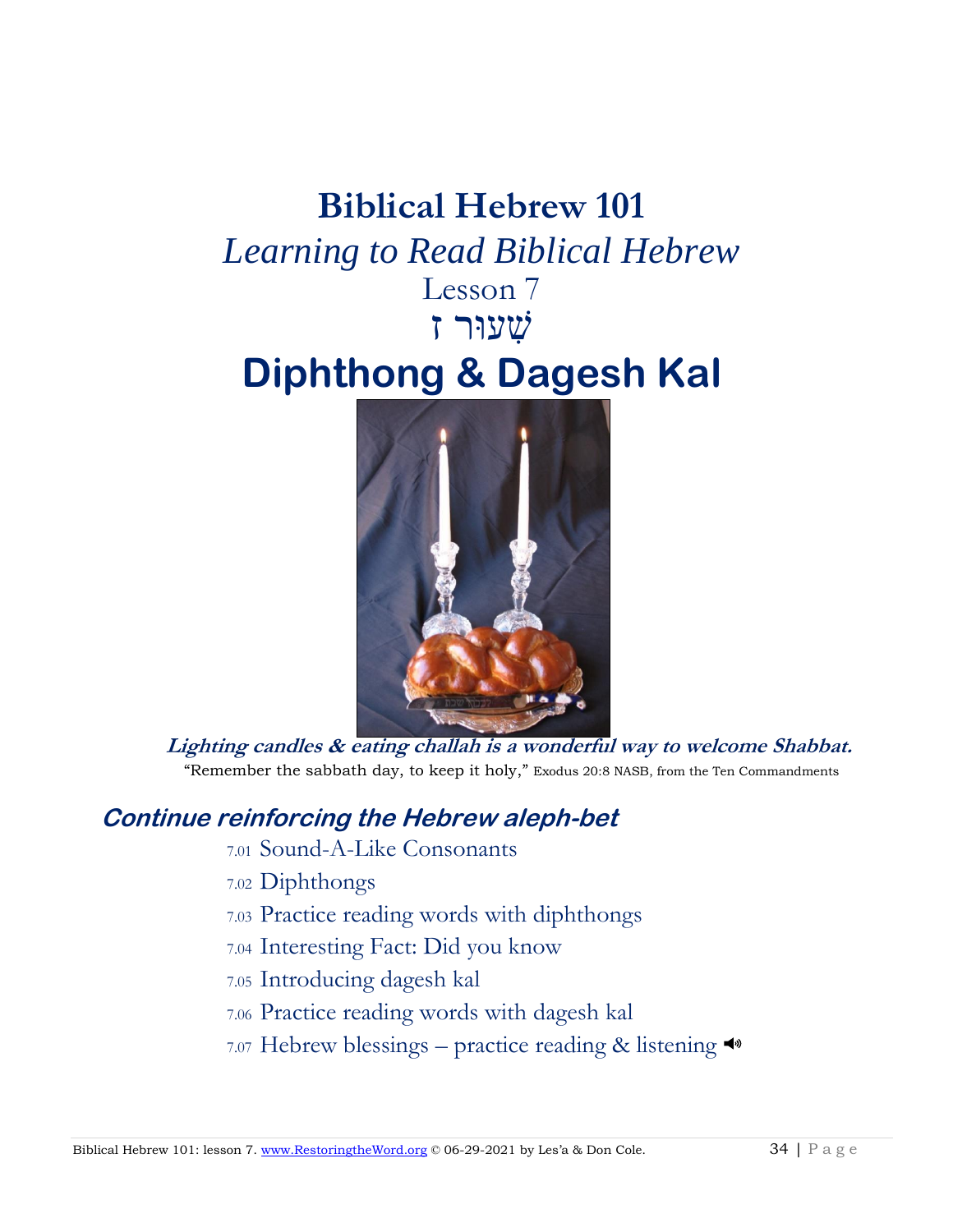#### **7.01 Sound-A-Like consonants: consonants with the same sound**

| Notice these consonants which sound-a-like: |                       |                                                                        |
|---------------------------------------------|-----------------------|------------------------------------------------------------------------|
| Letter                                      | Name of letter        | Sound                                                                  |
| ┑                                           | vet                   | v, as in vice                                                          |
|                                             | vav                   | v, as in vice                                                          |
| M                                           | tet                   | t, as in tell                                                          |
| Л                                           | tav                   | t, as in tell                                                          |
| π                                           | chet                  | ch, as in Bach                                                         |
|                                             | chaf                  | ch, as in Bach                                                         |
|                                             | chaf sofit            | same sound as $\triangleright$ ; only it is the final letter of a word |
| Đ                                           | kaf                   | k, as in keep                                                          |
| 7                                           | koof                  | k, as in keep                                                          |
| ש                                           | sin (pronounced seen) | s, as in set                                                           |
|                                             | samech                | s, as in set                                                           |

#### **7.02 Diphthongs: a "yod" plus another vowel act as a unit & form a new sound**

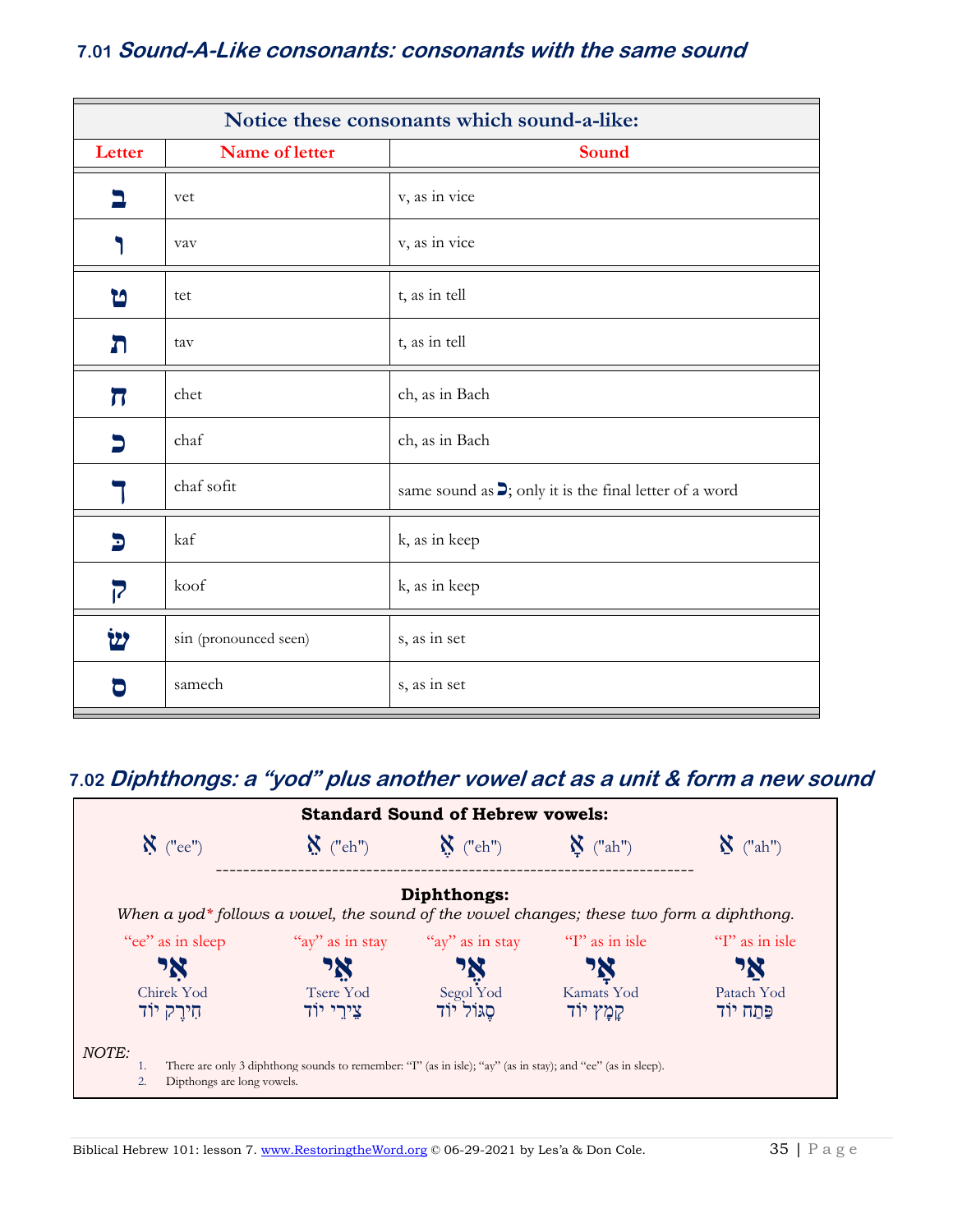#### **7.03 Practice reading words with diphthongs**

| Words with diphthongs (note: accented syllables are in bold & highlighted) |                                                                                                                                           |                                                                         |
|----------------------------------------------------------------------------|-------------------------------------------------------------------------------------------------------------------------------------------|-------------------------------------------------------------------------|
| <b>Hebrew</b>                                                              | <b>Translation</b>                                                                                                                        | <b>Transliteration</b>                                                  |
| מַיִם                                                                      | water                                                                                                                                     | mi-yeem                                                                 |
| יָם                                                                        | sea                                                                                                                                       | yahm                                                                    |
| שַׁמַיִם                                                                   | heaven                                                                                                                                    | shah-mi-yeem                                                            |
| אָדוֹן                                                                     | lord, master (Josh 3:11, 13; Neh 7:61; Ps 12:5, 97:5,<br>105:21, 114:7, Jer 22:18, 34:5; Zech 4:14, 6:5)                                  | ah-dohn                                                                 |
| אֲדֹנִי                                                                    | $My$ Lord (Ps 110:1)                                                                                                                      | Ah-doh-nee                                                              |
| אֲדֹנֵי הָאֲדֹנִים                                                         | Lord of the lords, hosts (Deut 10:17; Ps 136:3)                                                                                           | Ah-doh - <mark>nay</mark> * hah-<br>ah-doh-neem (*"ay": as<br>in "stay" |
| אַלנַי יהוה                                                                | Lord YHVH, Lord God (Gen 15:2, 8; Deut 3:24,<br>9:26; Jdg 6:22, 16:28; Ps 69:7, 71:5, 16; etc)                                            | Ah-doh-ni Yah-veh                                                       |
| הָאָדון יהוה                                                               | The Lord YHVH, the Lord God (Ex 23:17,<br>34:23                                                                                           | hah-Ah- <mark>dohn</mark> Yah-<br>veh                                   |
| אַלֹנֵינוּ                                                                 | our Lord (1Sam 16:16)<br>Used to refer to leaders, eg King David (1Sam<br>25:14, 17; 1Ki 1:43, 47; Neh 10:30; Ps 8:2,10)                  | Ah-doh- <mark>nay</mark> *-noo<br>$(*``ay": as in ``stay")$             |
| קיָה                                                                       | he was                                                                                                                                    | hiy- <mark>yah</mark>                                                   |
| הַגַּי                                                                     | Haggai, as in the book of Haggai                                                                                                          | chahg- <b>gi*</b> (*"i"as in "isle")                                    |
| <u>בֵ</u> ין                                                               | between                                                                                                                                   | bayn (*"ay": as in "stay")                                              |
| אֵיפֿה                                                                     | where? (interrogative or question word)                                                                                                   | ay-foh                                                                  |
| סִינֵי                                                                     | Sinai                                                                                                                                     | See-ni                                                                  |
| אֵלהִים                                                                    | God (Elohim)                                                                                                                              | Eh-loh-heem                                                             |
| <b>ויחֶנֶּד</b>                                                            | and He will be gracious to you, will give you<br>favor (from the Aaronic blessing Jaka Birkat Kohanim or<br>Priestly Blessing], Num 6:26) | vee-choon-neh-chah                                                      |
| הֶן                                                                        | grace, favor, pleasant                                                                                                                    | chehn                                                                   |
| היא                                                                        | she                                                                                                                                       | hee                                                                     |
| הי                                                                         | live                                                                                                                                      | chi                                                                     |
| חַיִּים                                                                    | living or life                                                                                                                            | chiy- <b>yeem</b>                                                       |
| לחיים                                                                      | to life! (a common Hebrew toast)                                                                                                          | leh-chiy-yeem                                                           |
| אַלִיד                                                                     | to you or upon you (this word is also in the Aaronic<br>blessing [aka Birkat Kohanim or Priestly Blessing], Num                           | eh-lay <sup>*</sup> -chah (*"ay": as in<br>"stay"                       |

#### **7.04 INTERESTING FACT: Did you know?**

Generally, a "J" in English name is translated as a "yod/yud" in Hebrew. For example: Joseph in English is Yosef in Hebrew; Jacob, Yaakov; Jerusalem, Yerushalayim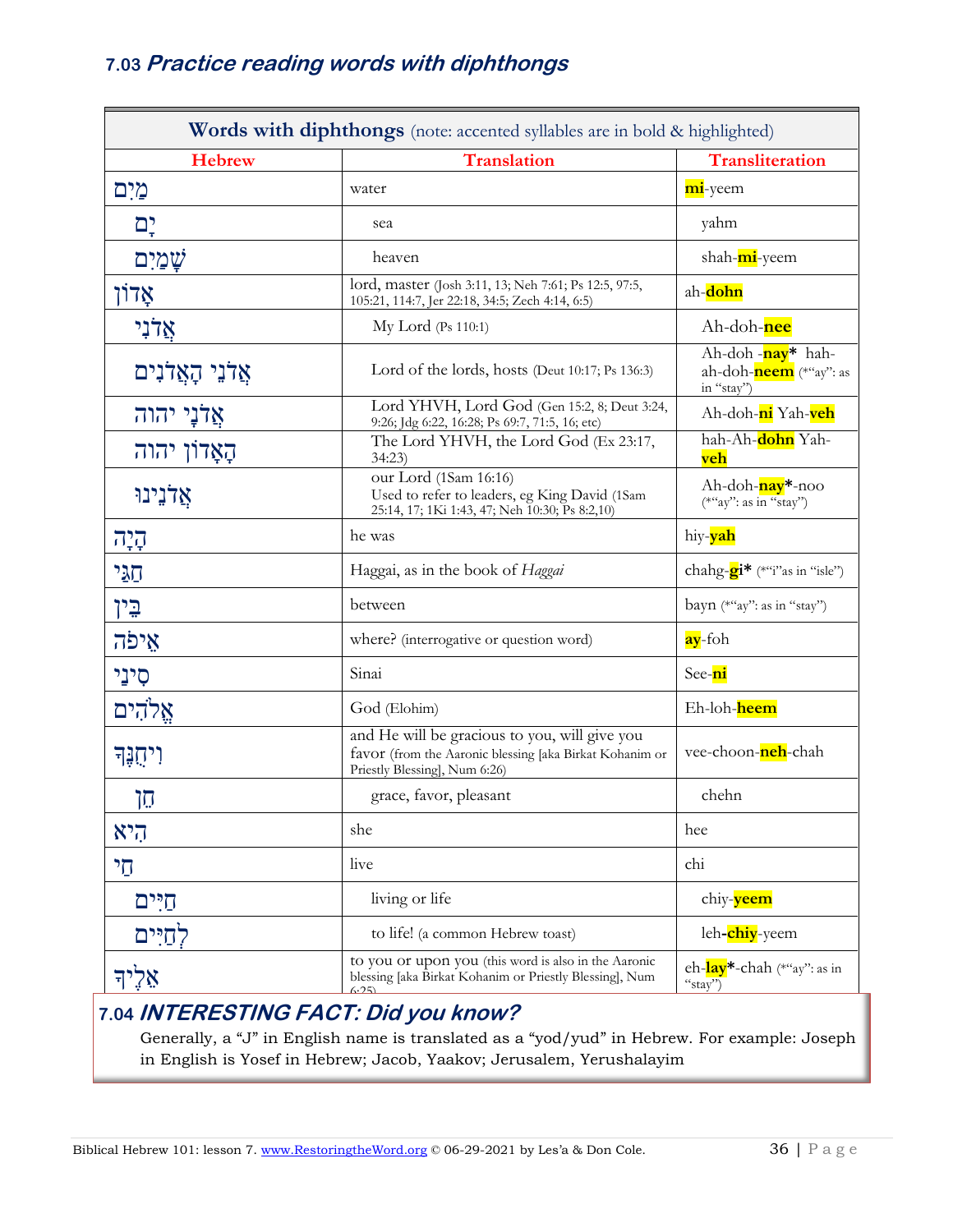#### **7.05 Introducing dagesh kal**

- 1. **Dagesh kal** (דְּגֵשׁ קָל) is also called dagesh lene (or a weak dagesh)
	- Changes the sound of the consonant.
		- The dagesh kal is only found in the 6 BeGeD KeFeT letters: בֵגֵד כֵפֵת
		- However, for this class, we're only concerned with these 3 letters and their changes from  $\exists$  to  $\exists$ ; from  $\supset$  to  $\supset$ ; from  $\supset$  to  $\supseteq$ .
	- Dagesh kal never follows a vowel.
	- Dagesh kal is either 1st letter of a word or opens a syllable.

#### **7.06 Practice reading words with dagesh kal**

| Practice recognizing dagesh kal                 |                                      |                                                                                                                                                          |
|-------------------------------------------------|--------------------------------------|----------------------------------------------------------------------------------------------------------------------------------------------------------|
| * Note: the rule for each dagesh is named below |                                      |                                                                                                                                                          |
| <b>Hebrew</b>                                   | <b>Translation</b>                   | <b>Transliteration</b><br>(please try to read before looking at transliteration)<br>Syllable that is accented is shown below with yellow bold highlight. |
|                                                 |                                      | beh-reh- <mark>sheet</mark>                                                                                                                              |
| בִּרֵאשִׁית                                     | In the beginning (Gen 1:1)           | * Dagesh Kal (bet is part of the הֲגָד כֶּבָּה When a word begins<br>with a bet, there is a change in pronunciation)                                     |
| כי                                              | When, because, or like (Ex 1:2)      | kee<br>* Dagesh Kal (caf is part of the הֲגָד כֶּפָה When a word begins<br>with a chaf, the chaf changes to a kaf)                                       |
| דַבּר                                           | he spoke (Lev 25:2)                  | dahb- <mark>behr</mark><br>* Dagesh Kal (dalet is part of הֲבֶלָךְ בָּפֶת                                                                                |
| בַּמְּדְבַַר                                    | in the wilderness or desert (Dt 1:1) | bahm-meed- <mark>bahr</mark><br>* Dagesh Kal (bet is part of תֲבָלָךְ בַּפָת                                                                             |
| ጓ፲                                              | $fish$ (Jonah 1:17)                  | dahg<br>* Dagesh Kal (dalet is part of הֲבֶלָךְ בָּפָת                                                                                                   |
|                                                 | Pharaoh (Gen 47:10)                  | pahr- <mark>oh</mark><br>* Dagesh Kal (pay is part of תְּבֵגָד בָםָת                                                                                     |

| (This blessing may be added at the end of any Hebrew blessing.)<br><b>Blessed be YHVH for evermore! Amen and amen."</b><br>(Psalms 89:52) |                                                                                                                                                                 |                                                             |  |
|-------------------------------------------------------------------------------------------------------------------------------------------|-----------------------------------------------------------------------------------------------------------------------------------------------------------------|-------------------------------------------------------------|--|
| <b>Hebrew</b>                                                                                                                             | <b>Translation</b>                                                                                                                                              | <b>Transliteration</b><br>Note: accented syllable is bolded |  |
| בָּרְוּךָ                                                                                                                                 | blessed or praise                                                                                                                                               | bah-rooch                                                   |  |
| יהוה:                                                                                                                                     | YHVH / LORD                                                                                                                                                     | YHVH (or Adonai)                                            |  |
|                                                                                                                                           | torevermore<br>(*sometimes the cholam floats to the right & isn't properly aligned over<br>the vav. This is common when using left-to-right computers $\odot$ ) | leh-oh*-lahm                                                |  |
| <b>ۜ؉ۭ</b> ٟۜؽڗ                                                                                                                           | Amen                                                                                                                                                            | ah-mehn                                                     |  |
| אָמֶן                                                                                                                                     | and amen                                                                                                                                                        | veh-ah-mehn                                                 |  |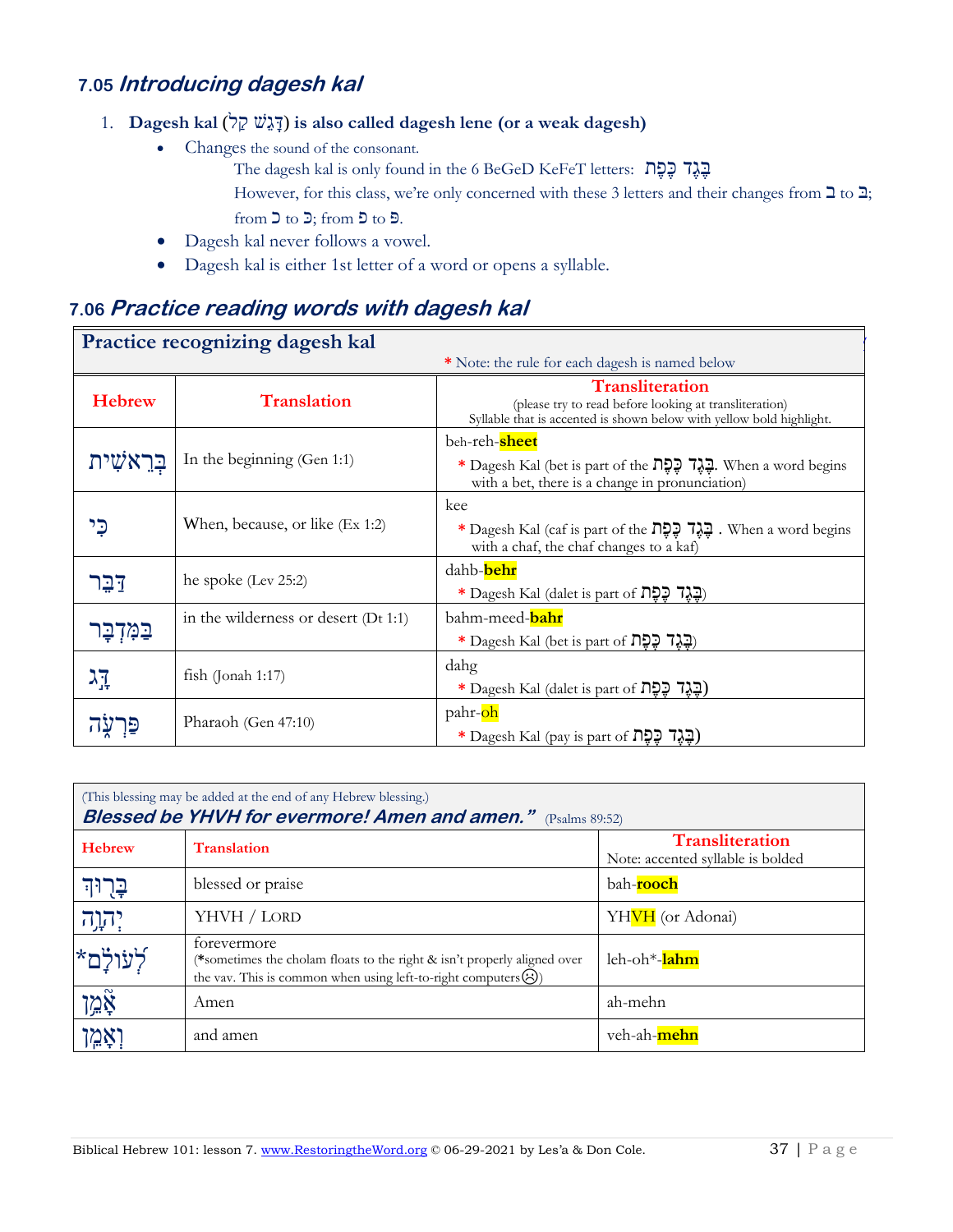### **CANDLELIGHT BLESSING:**  בְרוּוְּ אַתָּה יהוה אֱלֹהֵנוּ מֶלֶךְ הָעוֹלָם

... אֲשֶׁר קִדְּשָׁנוּ בְּמִצְוֹתָיו וְנָתַן-לָנוּ אֶת יֵשׁוּעַ מְשִׁיחֵנוּ אוֹר הָעוֹלָם. (אָמֵן)

**"Praise You, YHVH, our God, King of the Universe Who makes us holy with His commandments; and gave to us Yeshua our Meshiach, the light of the world. Amen…**

| <b>Hebrew</b>    | <b>Translation</b>                                                                                                                                                                              | <b>Transliteration</b><br>Note: accented syllable is bolded                             |
|------------------|-------------------------------------------------------------------------------------------------------------------------------------------------------------------------------------------------|-----------------------------------------------------------------------------------------|
| בַרוּדִ          | blessed or praise                                                                                                                                                                               | bah-ruch                                                                                |
| אַתָּה           | you (masculine singular pronoun)                                                                                                                                                                | aht-tah                                                                                 |
| יהוה             | YHVH / LORD                                                                                                                                                                                     | YHVH (or Adonai)                                                                        |
| אֱלֹהֶנוּ        | our God                                                                                                                                                                                         | Eh-lo-heh-noo                                                                           |
| מֶלֶךְ           | king                                                                                                                                                                                            | meh-lech                                                                                |
| הָעוֹלָם         | of the universe                                                                                                                                                                                 | hah-o-lahm                                                                              |
| אֲשֶׁר           | who or which                                                                                                                                                                                    | ah-shehr                                                                                |
| קִדְּשָׁנוּ      | makes us holy                                                                                                                                                                                   | keed-deh- <b>shah</b> -noo<br>(commonly pronounced<br>keed-dee- <mark>shah</mark> -noo) |
| יִּבְמִצְוֹתָיו# | in His commandments (*the i looks like a cholam vav, but it is<br>$a$ vav + cholam. It's sound is "vo". More info in Tip below.<br>Also, the suffix $\mathcal{V}^{\circ}$ is pronounced "tahv") | beh-meetz-vo <sup>*</sup> -tahv                                                         |
| <u>וְנְתַן</u>   | and he gave                                                                                                                                                                                     | veh-nah <b>-tahn</b>                                                                    |
| לְנוּ            | to us                                                                                                                                                                                           | lah-noo                                                                                 |
| אָת#             | (*This is a Definite Direct Object Marker, meaning a direct object<br>follows the word "eht/ $\sum_{i=1}^{N}$ " There is no equivalent term in English)                                         | eht                                                                                     |
| יַשׁוּעַ         | Yeshua                                                                                                                                                                                          | Yeh- <b>shoo</b> -ah                                                                    |
| מְשִׁיחֵנוּ      | our Messiah                                                                                                                                                                                     | Meh-she-cheh-noo<br>(commonly pronounced<br>Meh-she-chay-noo)                           |
| אור              | light ('ohr' is included in construction of $\n  N\n$ )                                                                                                                                         | ohr                                                                                     |
| העולם            | the world                                                                                                                                                                                       | hah-o-lahm                                                                              |

#### בְמִצְוֹתָיו :Grammar-made-simple:

- 1. Every syllable must begin with a consonant. The following consonant begins the next syllable. In the example above, the sheva under the "tsade" above closes the previous syllable.
- 2. Each consonant, within a word, must have a vowel or sheva connected to it.

Since the "tsade" has a sheva, the "vav" must be a consonant. Which leaves the "dot" to be a cholam vowel.)

3. The suffix  $\mathcal{V} \circled{S}$  is pronounced "tahv".